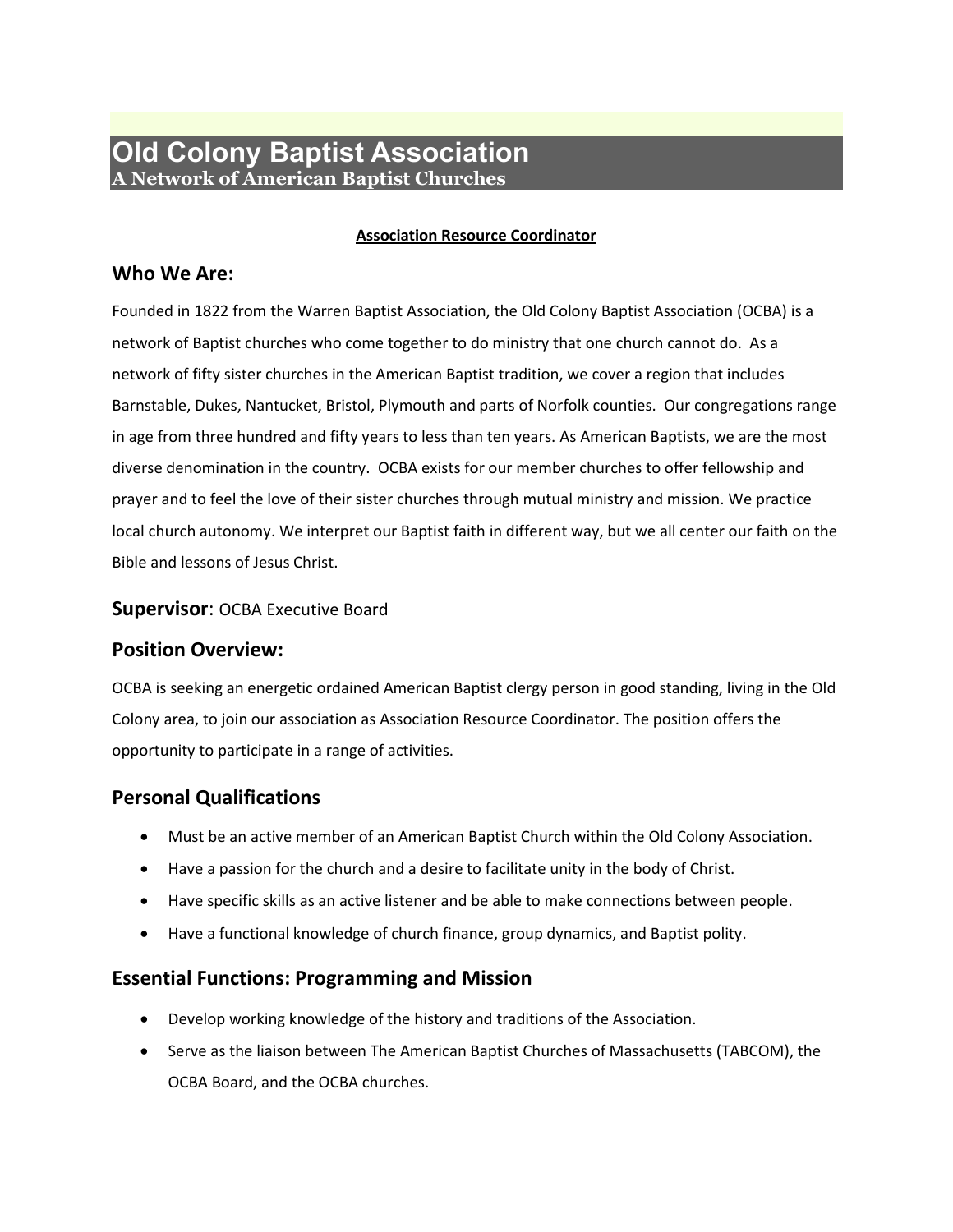- Improve communications between TABCOM, OCBA Executive Board, and Old Colony churches.
- Facilitate the search and call process for the OCBA churches in transition.
- Support the ministry and mission of the local churches and pastors of OCBA.

### **Specific Responsibilities:**

- Hold OCBA pastors and churches in prayer.
- Work to participate with each congregation of the OCBA on a recurring cycle
- Participate in OCBA Executive Board meetings and provide regular reports to the board.
- Participate in TABCOM Coordinator quarterly meetings in-person or via zoom.
- Provide referral services to available ABC-USA, TABCOM, and OCBA resources such as search/call, ordination/standing, conflict resolution, financial advising and other services as needed.
- Participate in TABCOM regional events and OCBA events (Mission Day, Annual Gathering, Ordinations, Installations, and any other events that might be deemed appropriate).
- Meet with search committees and endeavor to facilitate the call of interim and/or settled pastors and report progress to OCBA during Executive Board meetings.
- Review church profiles and give suggestions when appropriate.
- Provide search committees with self-study material i.e., "Calling an American Baptist Minister" and "An Interim Minister's Handbook".
- Meet with search committees to discuss compensation guidelines as set forth by the Conference of Baptist Ministers in Massachusetts (CBMM) and prepare to assist with the following:
	- o Best practices for church compensation and current salary guidelines.
	- o Provide compensation package for breakdown of cash, housing benefits, and reimbursements.
	- o Verify weekly vacation and time allotted for continuing education for clergy.
- Submit appropriate reports as requested.
- Make contact with newly installed pastors, and attempt to contact each pastor or church quarterly
- Meet with clergy leaving an OCBA Church and conduct exit interview, if applicable..
- Abide by the TABCOM code of ethics.

#### **Skills and Qualifications**

• Excellent verbal and written communication skills.